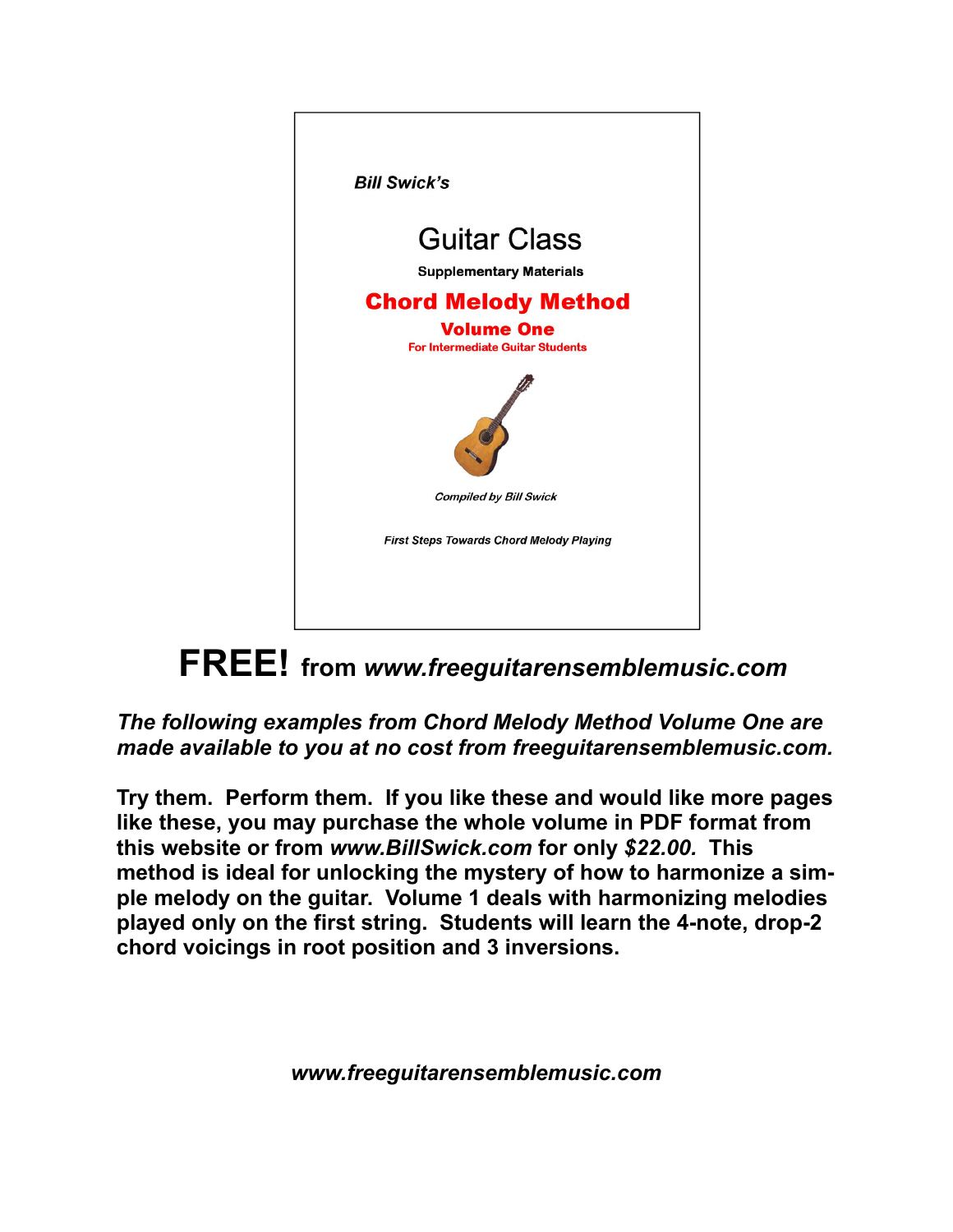*Bill Swick's* 

## Guitar Class

## **Supplementary Materials**

## Chord Melody Method Volume One

#### **For Intermediate Guitar Students**



**Compiled by Bill Swick** 

*First Steps Towards Chord Melody Playing*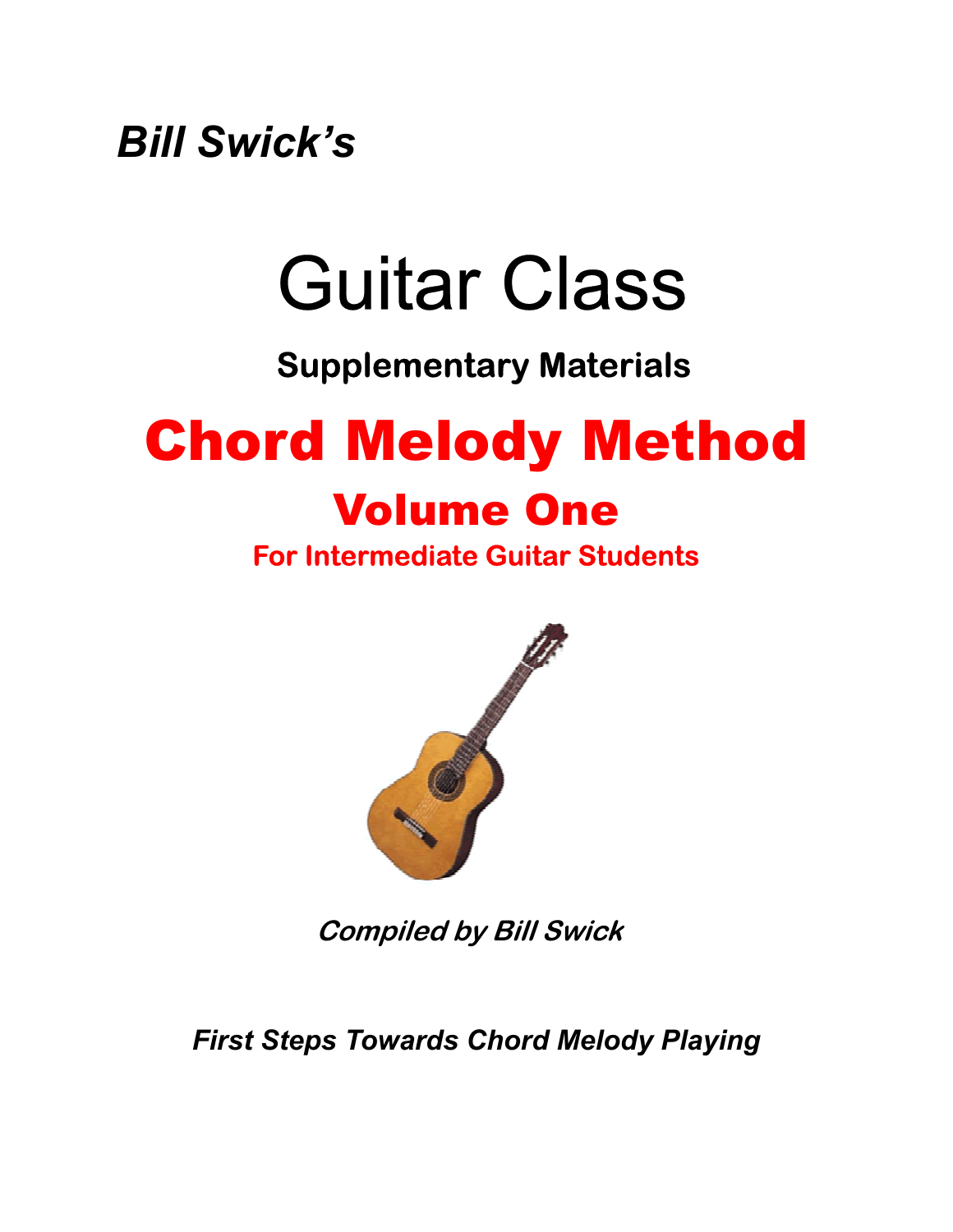## *Bill Swick's*

# Guitar Class

#### **Supplementary Materials**

## Chord Melody Method Volume One **For Intermediate Guitar Students**

Guitar students are frequently taught single string note playing. Once that skill has been learned, students are frequently taught chord shapes and skills to accompany singing or other instruments. Rarely are students taught the art of harmonizing simple melodies utilizing 4-note chords. This is a skill that pianist learn rather early, but a skill rarely taught to intermediate or advanced guitarists.

Consequently, guitarists rarely have the understanding of harmony that a student of the piano may acquire. Also, guitarists rarely have the skill to play from a fake book or song book and harmonize a melody at sight.

This series of *Chord Melody Method* will start the process of harmonizing simple melodies on the guitar and will teach students how to spell chords and the importance of learning chords inversions. This is the first steps towards learning the art of harmonizing melodies.

Volume One covers only the notes on the first string of the guitar.

*www.BillSwick.com 2010 copyrighted*